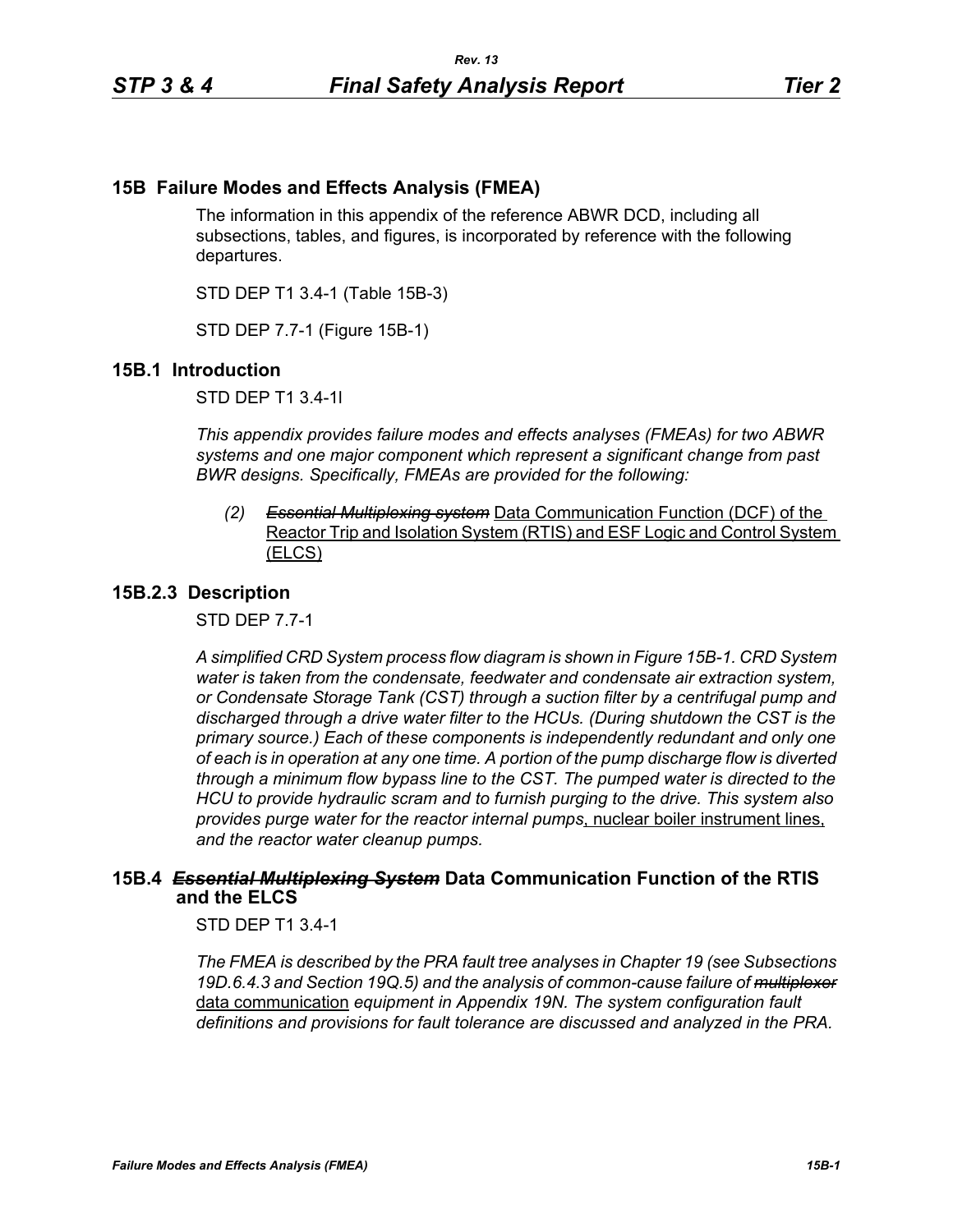| Component<br><b>Identification</b>                                             | <b>Function</b>                                                    | <b>Failure Mode</b>               | <b>Failure Mechanism</b>                                                                                 | <b>Effect on System</b>                                           | <b>Method of Failure</b><br><b>Detection</b>                    | <b>Remarks</b>                                                               |
|--------------------------------------------------------------------------------|--------------------------------------------------------------------|-----------------------------------|----------------------------------------------------------------------------------------------------------|-------------------------------------------------------------------|-----------------------------------------------------------------|------------------------------------------------------------------------------|
| Remote <i>mux unit</i> -<br>(RMU) Digital<br><b>Logic Controller</b><br>(RDLC) | Condition, format<br>and transmit<br>sensor and<br>control signals | Loss of signal or<br>false signal | Loss of electrical<br>power, solid state<br>device failure, loose<br>connection, broken<br>wire          | Loss of sensor/<br>control signal or<br>false signal rejected     | Self-test feature and<br>device annunciation<br>in control room | Immediate detection<br>of loss of signal,<br>system test for false<br>signal |
| Control room mux-<br>unit (CMU) Digital<br><b>Logic Controller</b><br>(DLC)    | Condition, format<br>and transmit<br>sensor and<br>control signals | Loss of signal or<br>false signal | Loss of electrical<br>power, solid state<br>device failure, loose<br>connection, broken<br>wire          | Loss of sensor/<br>control signal or<br>false signal rejected     | Self-test feature and<br>device annunciation<br>in control room | Immediate detection<br>of loss of signal,<br>system test for false<br>signal |
| Multiplexer control-<br>units (MGU)                                            | Convert digital to-<br>optical signals<br>and vice versa           | Loss of signal or<br>false signal | <b>Loss of electrical</b><br>power, solid state-<br>device failure, loose<br>connection, broken-<br>wire | Loss of<br>sensor/control-<br>signal or false signal-<br>rejected | Self test feature and<br>device annunciation<br>in control room | Immediate detection<br>of loss of signal,<br>system test for false<br>signal |
|                                                                                |                                                                    |                                   |                                                                                                          |                                                                   |                                                                 |                                                                              |
|                                                                                |                                                                    |                                   |                                                                                                          |                                                                   |                                                                 |                                                                              |
|                                                                                |                                                                    |                                   |                                                                                                          |                                                                   |                                                                 |                                                                              |

*Final Safety Analysis Report*